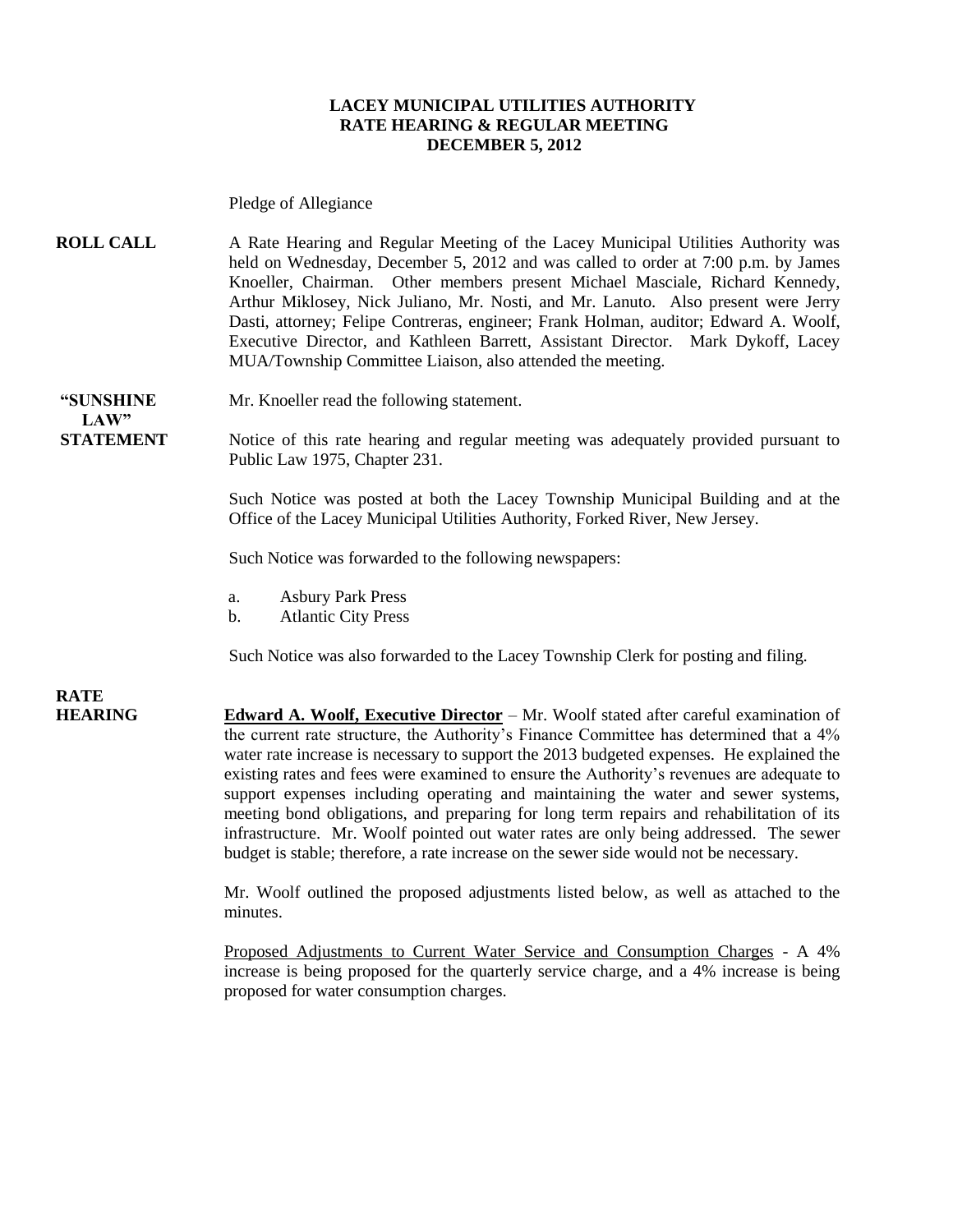Board Meeting December 5, 2012 Page 2

| <b>Quarterly Service Charge</b> | <b>Current</b> |                            |
|---------------------------------|----------------|----------------------------|
| Meter Size (inches)             | Rate           | <b>2013 Proposed Rates</b> |
| $5/8$ "                         | \$33.42        | \$34.76                    |
| $\frac{3}{4}$ ?                 | \$36.75        | \$38.22                    |
| 1, 22                           | \$46.78        | \$48.65                    |
| $1\frac{1}{2}$                  | \$60.15        | \$62.56                    |
| 2                               | \$96.86        | \$100.73                   |
| 3"                              | \$367.46       | \$382.16                   |
| 4"                              | \$471.03       | \$489.87                   |
| 6"                              | \$701.53       | \$729.59                   |
| 8"                              | \$968.79       | \$1007.54                  |

|                           | Current            | <b>2012 Proposed Rate</b> |
|---------------------------|--------------------|---------------------------|
| <b>Metered Water</b>      |                    |                           |
| <b>Consumption Charge</b> | $$5.17/1000$ gals. | $$5.38/1000$ gals.        |

**Jerry Dasti, Esq., Hearing Officer** – Mr. Dasti stated this rate hearing is conducted in accordance with the provisions of N.J.S.A. 40:14B-1, in particular subsections 22 and 23. The notification of this rate hearing was published in the Asbury Park Press and Atlantic City Press on November 13, 2012.

**Frank Holman, Auditor** – Mr. Holman stated his office is in full agreement of what is proposed. The water rate increase is part of a plan to breakeven in the water department.

### **COMMISSIONERS**

**COMMENTS** Mr. Knoeller stated one reason the Authority is approximately \$180,000 in the red on the water budget is not due to increased operational costs, it is due to the economic situation. He stated 1 out of 8 homes are vacant, foreclosed, or unoccupied, which has a direct impact on the water budget.

## **PUBLIC**

**TESTIMONY** There was no public comment.

#### **FORMAL**

**ACTION Resolution 2012-63 – Establishing Water Rates Effective January 1, 2013** – A motion was made by Mr. Masciale and seconded by Mr. Kennedy to adopt *Resolution 2012-63, Resolution of the Lacey Municipal Utilities Authority, County of Ocean, State of New Jersey, Establishing Water Rates Effective January 1, 2013.* Roll call vote: Masciale-Yes; Kennedy-Yes; Miklosey-Yes; Juliano-Yes; Knoeller-Yes. Motion passed.

The Rate Hearing was concluded.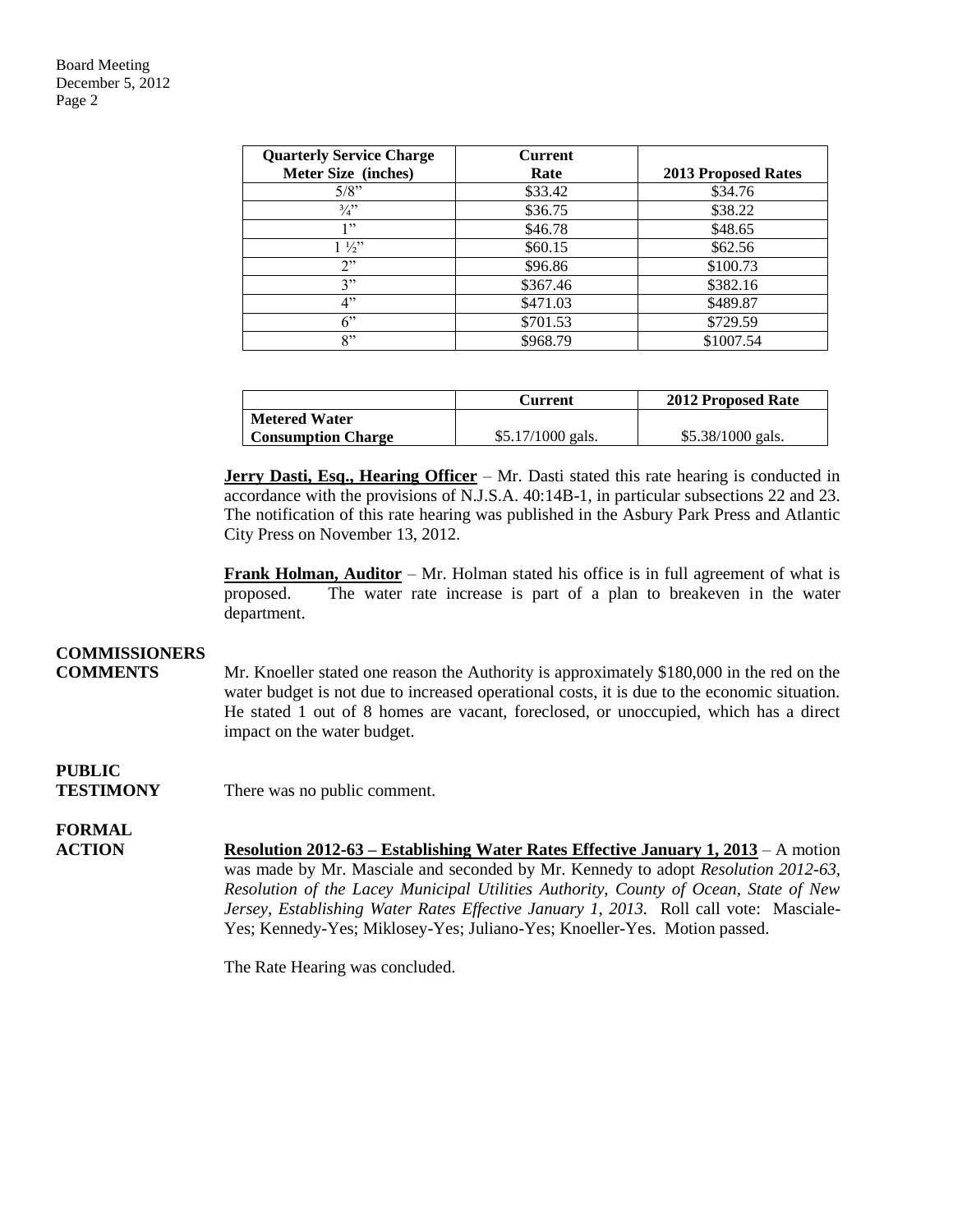# **APPROVAL**

**OF MINUTES Regular Meeting of November 7, 2012 -** A motion was made by Mr. Masciale and seconded by Mr. Miklosey to approve the minutes of the Regular Meeting of November 7, 2012. Roll call vote: Masciale-Yes; Miklosey-Yes; Kennedy-Abstain; Juliano-Yes; Knoeller-Yes. Motion passed.

> **Closed Session Meeting of November 7, 2012 -** A motion was made by Mr. Miklosey and seconded by Mr. Nosti to approve the closed session minutes during the Regular Meeting of November 7, 2012. Roll call vote: Miklosey-Yes; Nosti-Yes; Kennedy-Abstain; Juliano-Yes; Knoeller-Yes. Motion passed.

### **EXECUTIVE DIRECTOR'S**

**REPORT Cash Balance Report - Period Ending October 31, 2012** - Mr. Woolf summarized the cash balances for period ending October 31, 2012 as follows: Total cash balance for the unrestricted accounts were \$3,881,181.01, with earnings of \$1,053.77. Total cash balance for the restricted accounts held by the trustee were \$9,305,560.88, with earnings of \$2,757.11. Current period interest on the restricted and unrestricted accounts was \$3,810.88. Year-to-date earnings on all interest bearing accounts were \$54,514.72

> **Resolution 2012-64 – Adopt 2013 Sewer Budget** – On recommendation by the executive director, a motion was made by Mr. Kennedy and seconded by Mr. Miklosey to adopt *Resolution 2012-64, 2013 Adopted Sewer Budget Resolution, Lacey Municipal Utilities Authority*. Roll call vote: Kennedy-Yes; Miklosey-Yes; Masciale-Yes; Juliano-Yes; Knoeller-Yes. Motion passed.

> **Resolution 2012-65 – Adopt 2013 Water Budget** – On recommendation by the executive director, a motion was made by Mr. Masciale and seconded by Mr. Miklosey to adopt *Resolution 2012-65, 2013 Adopted Water Budget Resolution, Lacey Municipal Utilities Authority*. Roll call vote: Masciale-Yes; Miklosey-Yes; Kennedy-Yes; Juliano-Yes; Knoeller-Yes. Motion passed.

> **Resolution 2012-68 – Transfer of Funds** – On recommendation by the executive director, a motion was made by Mr. Masciale and seconded by Mr. Miklosey to adopt *Resolution 2012-68, Resolution of the Lacey Municipal Utilities Authority, County of Ocean, State of New Jersey, Authorizing Transfer of Funds, 2012 Water Budget.* Roll call vote: Masciale-Yes; Miklosey-Yes; Juliano-Yes; Kennedy-Yes; Knoeller-Yes. Motion passed.

> **Water Treatment Chemicals Bids 2013** – Mr. Woolf requested authorization to advertise and receive bids for water treatment chemicals for 2013. A motion was made by Mr. Miklosey and seconded by Mr. Juliano authorizing advertisement to receive bids for water treatment chemicals for 2013. Roll call vote: Miklosey-Yes; Juliano-Yes; Kennedy-Yes; Masciale-Yes; Knoeller-Yes. Motion passed.

> **FEMA** - Mr. Woolf stated he attended a meeting with FEMA to go over what expenses the Authority can recover as a result of Hurricane Sandy such as overtime, which would be covered by 75%, fuel expenses, and damages to equipment/facilities. He stated mitigation funds are also available for equipment, such as raised electrical panels,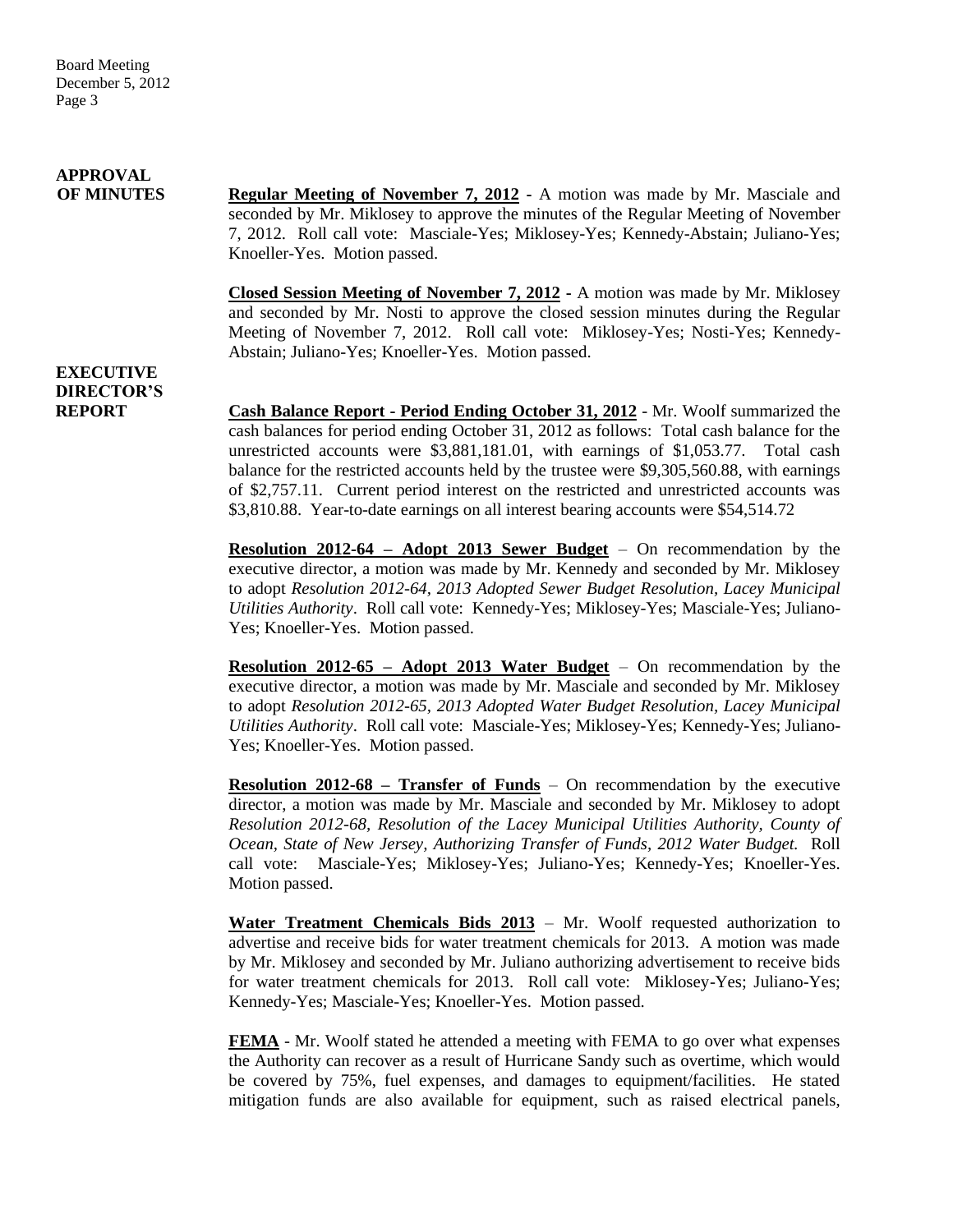purchase of generators, etc. Mr. Dykoff stated the Township has entered into an agreement with a firm to help prepare FEMA paperwork. He advised Mr. Woolf to contact the Township for further information if needed.

## **BUSINESS**

**REPORT** November Meter Reads – Ms. Barrett reported 3,807 meters were read in November for Cycles 3 and 9. One hundred thirty eight work orders were cut to obtain manual reads not obtained during regular meter read routes.

> **December Billing** – Ms. Barrett reported utility bills were mailed on December 5th in the amount of \$805,653.17. Penalties were assessed on 3,374 past due accounts (all cycles) in the amount of \$24,126.59 for a total billing in December of \$829,779.76.

> **Customer Service –** Ms. Barrett reported twelve new customer welcome letters were mailed in October, and two responses were received in November. Thirty eight final reads with equipment inspections were performed in November with no violations.

> **2013 Tax Lien Sale** – Ms. Barrett reported 1,464 accounts in the amount of  $$1,162,062.49$  were certified to the Tax Collector on Monday, December  $3<sup>rd</sup>$  for potential lien sale. The Tax Sale is scheduled for January 23, 2013.

> **MUAA Dinner/Meeting** – Ms. Barrett stated the MUAA dinner/meeting would be held on Thursday, December 13th.

> **January 2013 Meeting** – Ms. Barrett reminded all that the January 2013 meeting has been rescheduled to January 9, 2013.

# **ENGINEER'S**

**REPORT Resolution No. 2012-66 – Preliminary Sewer and Water Approval – David Verge Minor Subdivision** - Mr. Contreras reported his office received the application and plans for preliminary sewer and water approval for David Verge Minor Subdivision, Block 1306, Lots 9-13. The applicant is proposing to construct a two (2) lot minor subdivision on the east side of Hollywood Drive, between Parkside Drive and Crestwood Road. The applicant proposes to utilize an existing water service and install a new sanitary lateral for one of the lots, and utilize an existing sanitary lateral and install a new water service for the remaining lot. On recommendation by the Authority's engineer, a motion was made by Mr. Miklosey and seconded by Mr. Masciale to adopt *Resolution No. 2012-66, Resolution of the Lacey Municipal Utilities Authority, County of Ocean, State of New Jersey, Preliminary Sewer and Water Approval, David Verge Minor Subdivision, Block 1306, Lots 9-13.* Roll call vote: Miklosey-Yes; Masciale-Yes; Juliano-Yes; Kennedy-Yes; Knoeller-Yes. Motion passed.

> **Resolution No. 2012-67 – Permit to Operate – Cimarron Woods – G.S. Realty** – On recommendation by the Authority's engineer, a motion was made by Mr. Miklosey and seconded by Mr. Juliano to adopt *Resolution 2012-67, Resolution of the Lacey Municipal Utilities Authority, County of Ocean, State of New Jersey, Permit to Operate Sewer and Water Systems, with contingencies, for Cimarron Woods, G.S. Realty Corporation, Block 1026, Lot 7 and Block 1125, Lots 37-53.* Roll call vote: Miklosey-Yes; Juliano-Yes; Kennedy-Yes; Masciale-Yes; Knoeller-Yes. Motion passed.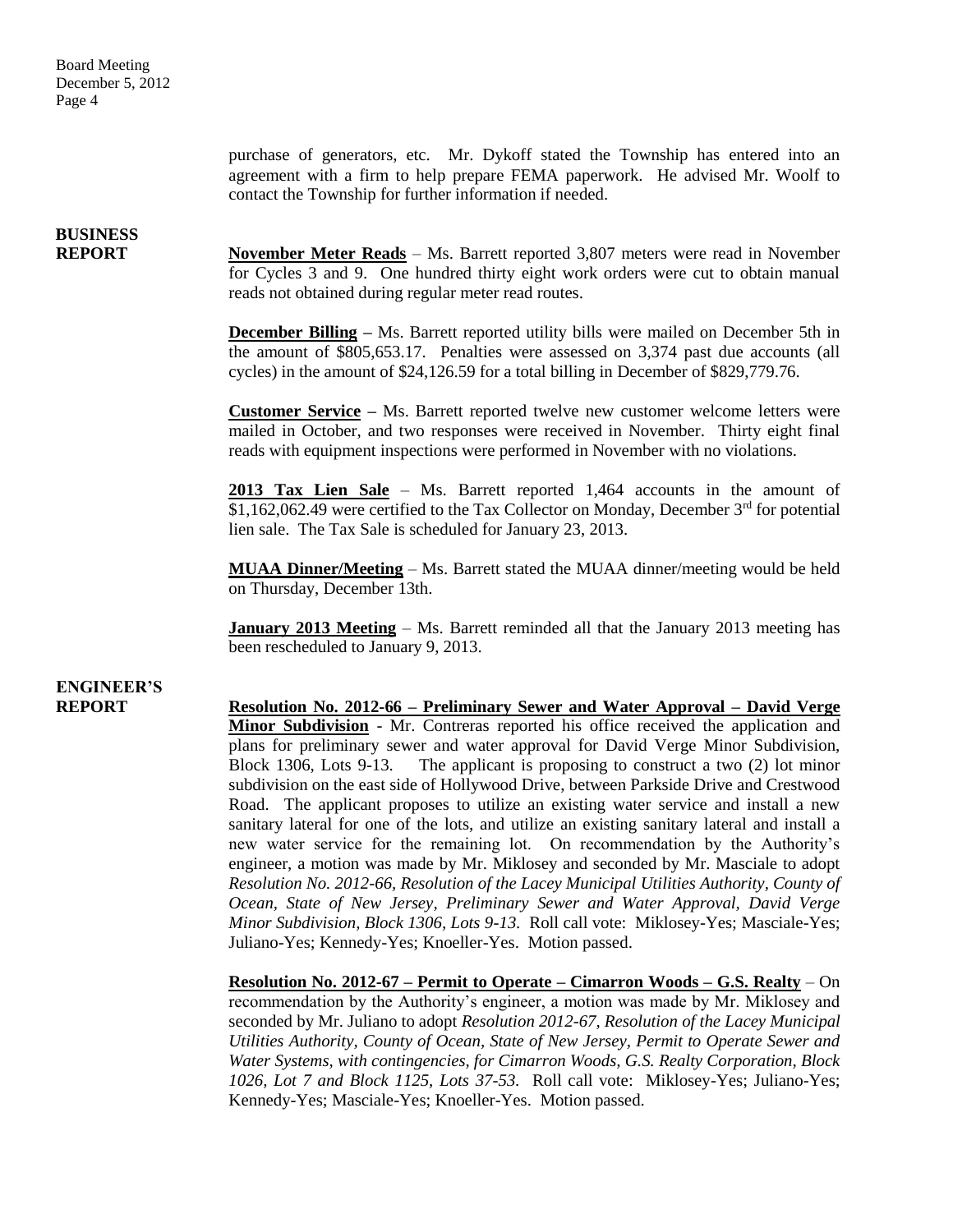**Water Treatment Plant No. 1 Upgrades** – Mr. Contreras stated his office prepared the application for administrative approval (Courtesy Review) for WTP No 1 site, and preliminary and final major site plan for Well No. 8. Both applications were reviewed and approved. His office has not received a permit to construct at this time.

**Cleaning & Televising Contract No. 7** – Mr. Contreras stated the close-out documents have been prepared for this project.

**S-2 and FRB-2 Pump Station Hydraulic Comminutor** - Mr. Contreras stated the contract documents have been prepared for the Authority's signature.

**MUA Garage Property** - Mr. Contreras stated Mr. Dasti would address this issue.

**Hill Street Water Tank** – Mr. Contreras stated his office prepared and submitted the compliance review comments for this site. Mylars are to be signed by owner and recorded.

### **ATTORNEY'S**

**REPORT Crown Castle** – Mr. Dasti stated the assignment of the Lease Agreement with the subsidiary of Crown Castle has been finalized.

> **Toll Brothers** – Mr. Dasti stated the amendment to the Developer's Agreement has been finalized. The Authority has provided representatives of Toll Brothers with a check representing initial payments from third party users.

> **OCUA Deficiency** – Mr. Dasti stated he expects that this matter will proceed to arbitration.

> **MUA Garage Property** – Mr. Dasti stated there is an issue on whether or not the Authority would have to obtain site plan approval from the Township regarding the Crown Castle location. Mr. Woolf stated Crown Castle is only looking to do equipment upgrades on the tower. Mr. Dasti pointed out the Authority received approval 15 years ago from the Township that indicated the Authority does not need site plan approval. He forwarded all documentation to Ms. Laureigh. Mr. Dykoff will speak to Ms. Laureigh about this issue.

## **AUDITOR'S**

**REPORT Accountant's Status Report – Month Ended October 31, 2012 –** Mr. Holman reported user charges for sewer and water resulted in an unfavorable variance for the month and year to date. Delinquency charges on sewer and water had a favorable variance for the month and year to date. Year to date connection fees were greater than what was anticipated.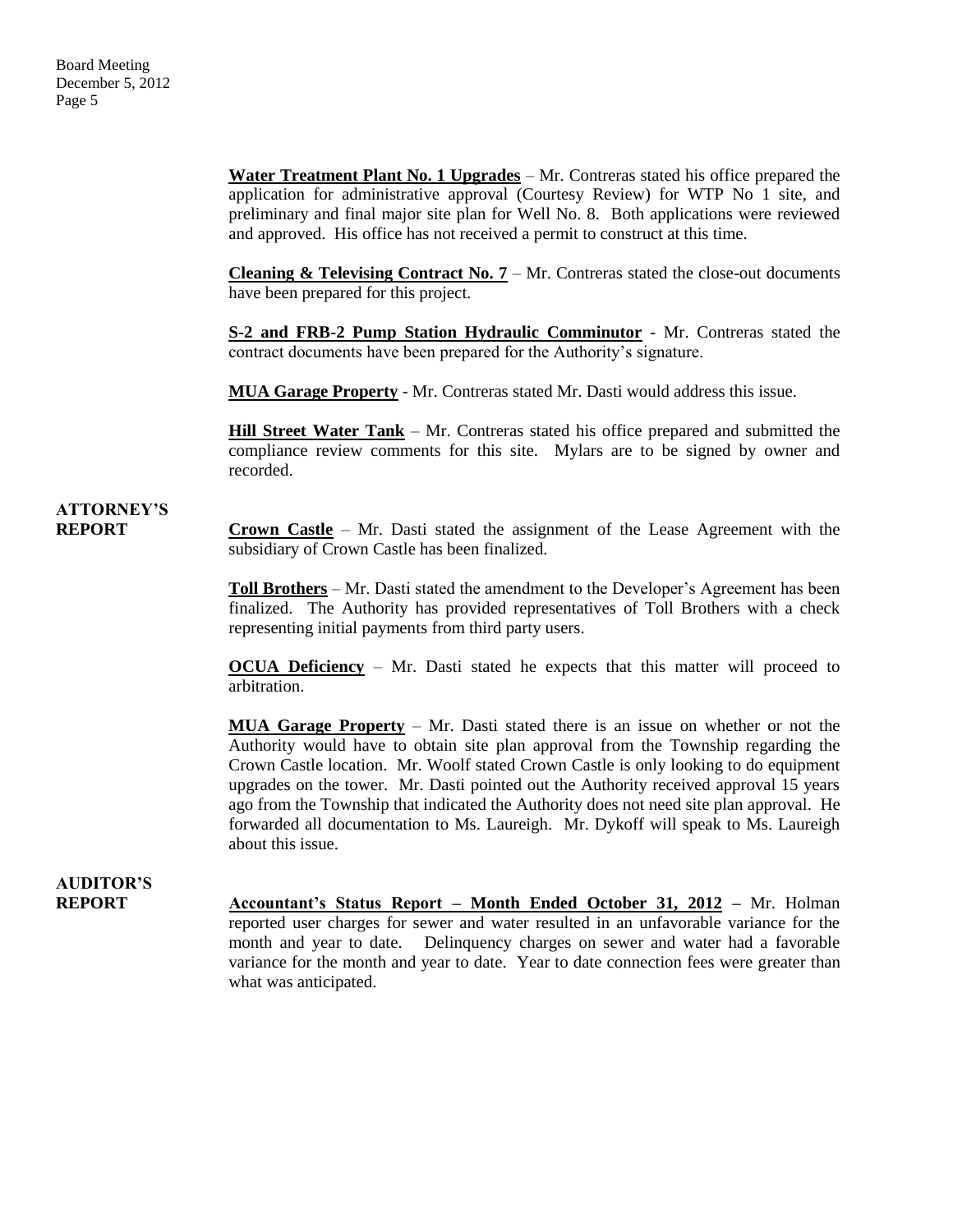Board Meeting December 5, 2012 Page 6

#### **CORRESPONDENCE**

Mr. Knoeller stated there have been customers requesting they not pay for water and sewer services, due to their homes being uninhabitable after the storm. He stated a process needs to be in place in deeming these homes uninhabitable so the Authority can determine if it should stop water and sewer charges to these homes. Mr. Knoeller stated the Township is requesting the customer obtain a letter from their insurance company stating that their home is uninhabitable. After the Township certifies to the Authority that the home is uninhabitable, the Authority can make the decision to discontinue services and not charge the customer. He stated some insurance companies are refusing to give homeowners a letter. In those cases, the Township is not deeming that home uninhabitable. Mr. Woolf stated Ms. Laureigh indicated to him that if the insurance company determines that damage to a home is greater than 50% of the assessed value of the home the insurance company will deem it uninhabitable and they will provide a letter to the Township.

Mr. Dykoff asked a list be provided to him of those customers who are stating their homes are uninhabitable. He would provide Mr. Curtin with this list and possibly go out and inspect the home.

Mr. Knoeller stated a determination has to be made until this gets resolved with the Township. He asked Mr. Woolf to work with Mr. Curtin on this issue as soon as possible. Mr. Dasti pointed out if the Authority is losing income as a result of lost revenue it may be reimbursable by FEMA.

**Charles Sturman, Sarasota Drive** – Requesting relief of utility bill, due to leak in crawl space. Since the water that leaked did not go into the sewer system, a motion was made by Mr. Kennedy and seconded by Mr. Miklosey to grant a credit adjustment on the sanitary sewer charges in the amount of \$136.60 (29,000 gallons). Roll call vote: Kennedy-Yes; Miklosey-Yes; Juliano-Yes; Masciale-Yes; Knoeller-Yes. Motion passed.

**Jessica Lotito, Tamarack Road** – Requesting relief of utility bill and payment plan, due to unexplained high water usage. After consideration of the request, a motion was made by Mr. Kennedy and seconded by Mr. Masciale to authorize a payment plan to pay balance of September 2012 bill. Roll call vote: Kennedy-Yes; Masciale-Yes; Juliano-Yes; Miklosey-Yes; Knoeller-Yes. Motion passed.

**Mr. & Mrs. Belford, Pine Street** – Requesting relief of utility bill, due to leak in crawl space. Since the water from the hose did not go into the sewer system, a motion was made by Mr. Kennedy and seconded by Mr. Miklosey to grant a credit adjustment on the sanitary sewer charges in the amount of \$155.10 (29,000 gallons). Roll call vote: Kennedy-Yes; Miklosey-Yes; Juliano-Yes; Masciale-Yes; Knoeller-Yes. Motion passed.

**Mr. & Mrs. Hoffman, E. Lacey Road** – Requesting relief of utility bill, due to filling pool without pool fill meter. Customer will be advised that pool-fill credits against sewer charges are only issued with the use of a pool fill meter.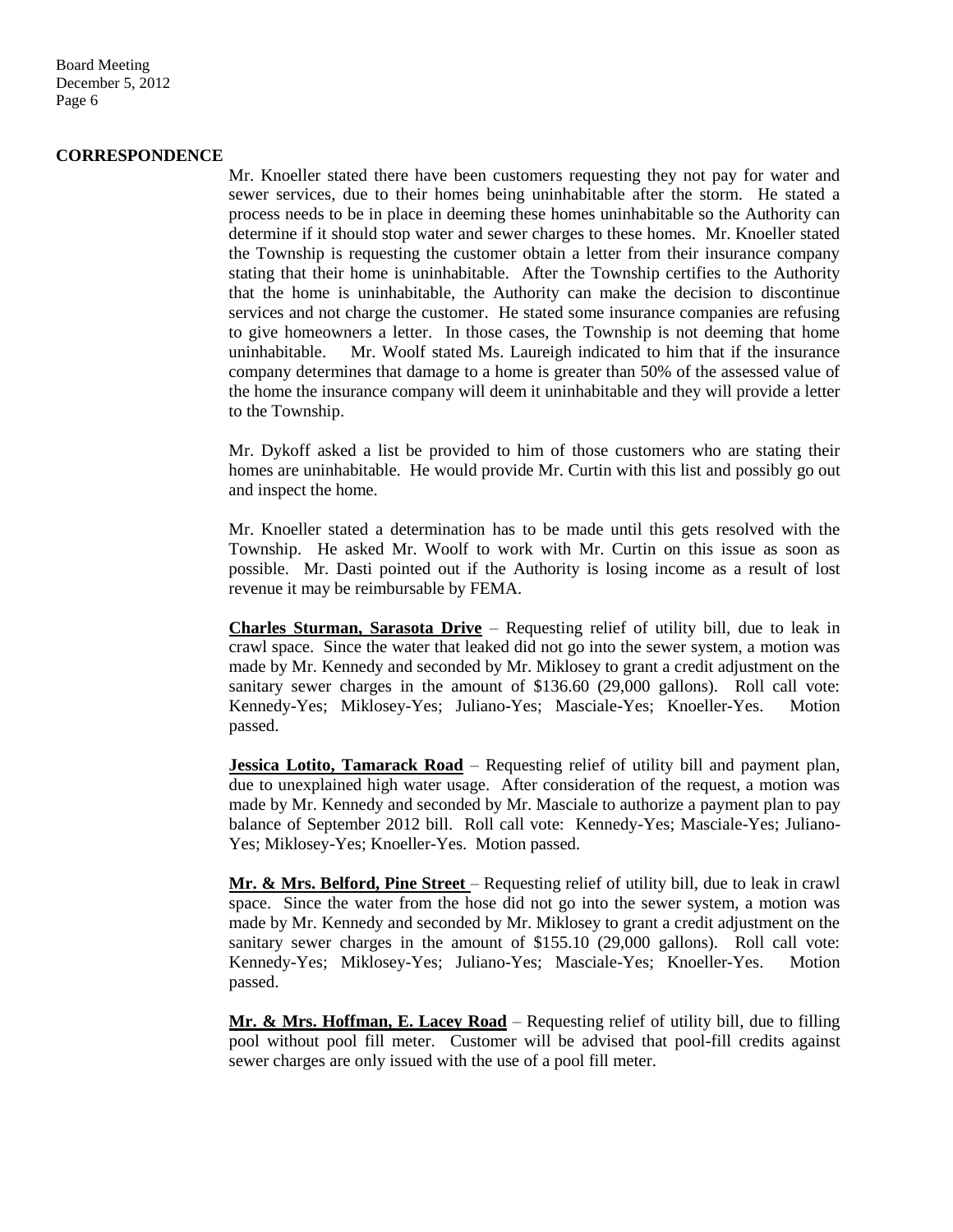**Monique Gaumont, Beach Blvd.** – Requesting relief of utility bill, due to damages incurred by the hurricane. The Board Tabled customer's request until a decision is made by the executive director, through the advice and counsel of the Director of Community Affairs, if home is deemed uninhabitable. **Gus Symanski, Laurel Blvd. –** Requesting relief of utility bill, due to damages incurred by the hurricane. The Board Tabled customer's request until a decision is made by the executive director, through the advice and counsel of the Director of Community Affairs, if home is deemed uninhabitable. **OLD BUSINESS Form of Contract – S-2 and FRB-2 Pump Station Hydraulic Comminutors** Chairman Knoeller and Secretary Kennedy executed the Form of Contract for S-2 and FRB-2 Pump Station Hydraulic Comminutors between the Lacey Municipal Utilities and Derstine Company, LLC in the amount of \$101,000.00. **NEW BUSINESS** Mr. Knoeller asked the finance committee to meet and discuss the Authority's options in what to do with the monies received from the sale of the cell tower. Mr. Masciale asked Mr. Woolf to schedule the meeting before the end of the year. **PUBLIC BUSINESS/ COMMENT** There was no public business/comment. Mr. Dykoff thanked Mr. Woolf for the Authority's assistance during the storm.  **PAYMENT OF VOUCHERS** WHEREAS, the members of the Lacey Municipal Utilities Authority carefully examined all vouchers presented for payment of claims; **NOW, THEREFORE, BE IT RESOLVED** by the Lacey Municipal Utilities Authority that: 1. Said vouchers in the sum of \$765,199.18 be same are hereby approved to be paid. 2. Said vouchers are listed on the attached computer check register. A motion was made by Mr. Miklosey and seconded by Mr. Masciale to adopt the above resolution. Roll call vote: Miklosey-Yes; Masciale-Yes; Juliano-Yes, but abstains on Eastern Warehouse Distributors; Kennedy-Yes; Knoeller-Yes. Motion passed. **ADJOURNMENT** There being no further business to discuss, the meeting was adjourned at 7:40 p.m. Respectfully submitted,

> Michele Kennedy Secretary